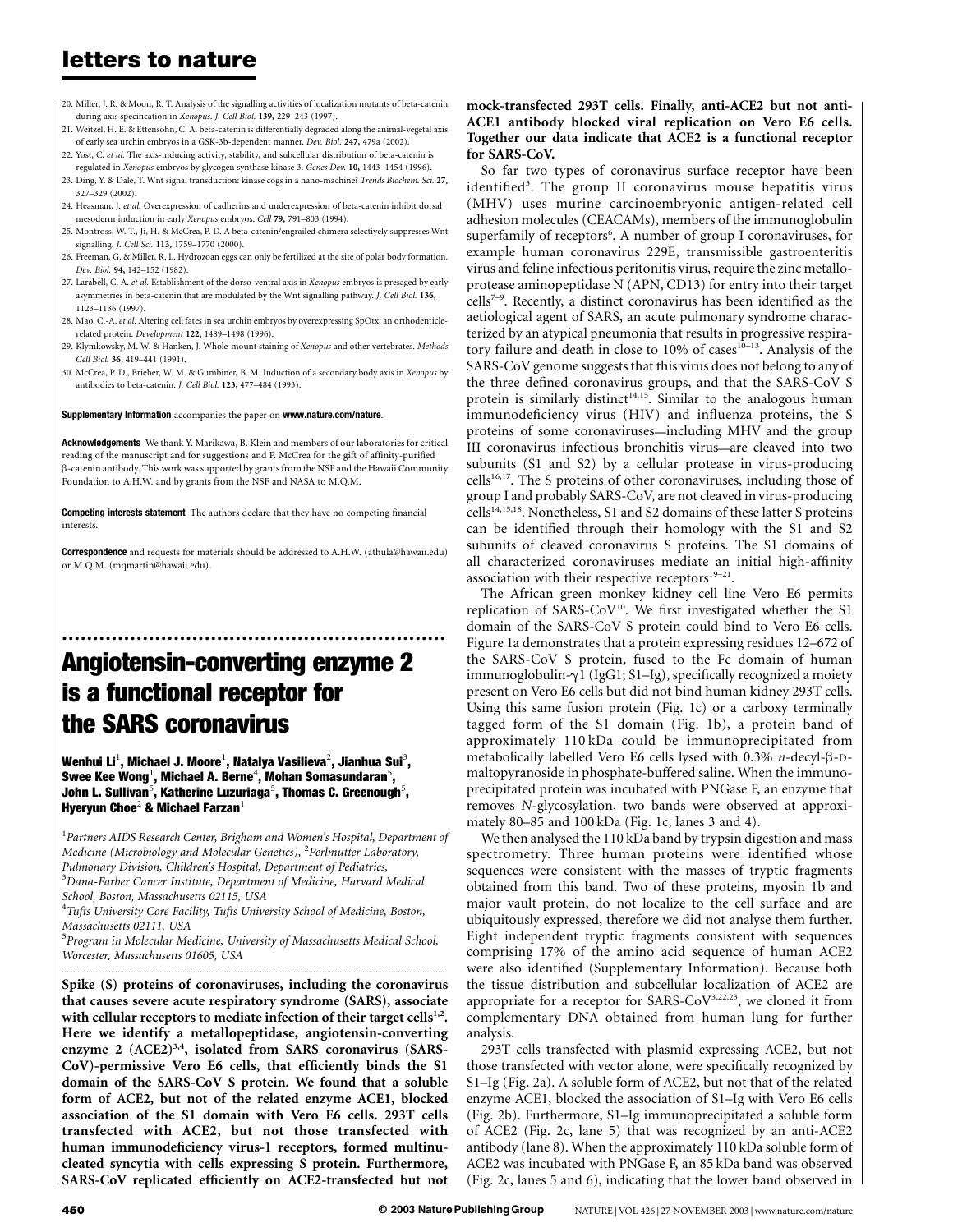PNGase-F-treated Vero E6 immunoprecipitates is ACE2 (Fig. 1c, lanes 3 and 4). These data demonstrate a specific, high-affinity association between the S1 domain of the SARS-CoV S protein and ACE2.

Proteins that mediate fusion between viral and cellular membranes can in some cases also do so between cells that express the viral fusion protein and those that express the viral receptor. For instance, cells expressing the HIV-1 envelope glycoprotein gp160 can form multinucleated syncytia with cells expressing the HIV-1 receptors CD4 and CCR5 (ref. 24). Because syncytia have been observed in Vero E6 cultures infected with SARS-CoV, in SARS-CoV-infected primates, and in SARS patients<sup>10,12,13</sup>, we investigated whether 293T cells expressing the SARS-CoV S protein could fuse with 293T cells expressing ACE2. Figure 3a shows that these cells formed syncytia efficiently. As expected, 293T cells transfected with CD4 and CCR5 formed many syncytia with cells expressing HIV-1 gp160 (top left), but not with cells expressing SARS-CoV S protein (bottom left). In contrast, 293T cells expressing ACE2 did not form syncytia with cells expressing gp160 (top right), but



Figure 1 A 110 kDa protein associates with the S1 domain of SARS-CoV S protein. a, A fusion protein of the S1 domain (S1-Ig, shaded area), or of the first 327 residues of that domain (S1(327)–Ig, dotted line) with the Fc domain of human IgG1, or culture medium alone (thick line) was incubated with 293T (top panel) or Vero E6 (bottom panel) cells. Binding of fusion proteins to cells was measured by flow cytometry using a FITC-labelled anti-human IgG secondary antibody. b, Metabolically labelled Vero E6 cell lysates were immunoprecipitated with HIV-1 gp120, SARS-CoV S1 domain, or the ectodomain of human IFNAR2, each containing a tag (C9) at its C terminus, and an anti-tag antibody. Immunoprecipitates were analysed by SDS-PAGE. c, Labelled Vero E6 cell lysates were immunoprecipitated with S1–Ig or soluble IFNAR2–Ig. Immunoprecipitates were treated or not, as indicated, with PNGase F, and analysed by SDS–PAGE.

formed many large syncytia with cells expressing S protein (bottom right). 293T cells expressing S protein also efficiently formed syncytia with ACE2- but not mock-transfected HeLa cells (not shown). Syncytia formation between S protein- and ACE2-expressing cells was blocked by more than 95% by affinity-purified antibody raised against ACE2, but not by control antibody (Fig. 3b). These data demonstrate that the ability of the SARS-CoV S protein to mediate cell–cell fusion is dependent on the presence of ACE2.

We then investigated the ability of ACE2 to mediate viral replication. ACE2- and mock-transfected 293T cells were incubated in the presence or absence of SARS-CoV. After 2 days in culture, numerous detached, round and floating cells were observed in cultures of infected ACE2-transfected cells (not shown), consistent with viral replication. In contrast, infected mock-transfected cells and uninfected ACE2-transfected cells were indistinguishable from uninfected control cells, and these cells displayed none of the signs of cytopathicity that were observed in infected ACE2-expressing cells. Figure 4 shows that ACE2- but not mock-transfected 293T cells supported efficient replication of SARS-CoV. We measured viral genomic RNA in cell supernatants by semi-quantitative polymerase chain reaction with reverse transcription (RT–PCR). We found that viral genome copies in ACE2-transfected cells increased by more than 100,000-fold in the first 48 h (Fig. 4a, bottom panel).



Figure 2 A high-affinity association between ACE2 and the S1 domain. a, 293T cells transfected with plasmid encoding ACE2 (shaded area and dotted line), or with vector alone (thick solid line), were analysed by flow cytometry with S1–Ig (shaded area and thick solid line) or S1(327)–Ig (dotted line). **, Vero E6 cells were incubated with S1–Ig (shaded** area, thin solid line and thick solid line), or with medium alone (dotted line), in the presence of soluble ACE1 (thin solid line) or ACE2 (thick solid line), or without either protein (shaded area and dotted line). c, Supernatants of radiolabelled 293T cells transfected with plasmid encoding soluble ACE2 or with vector alone (mock) were immunoprecipitated with S1(327)-Ig, S1-Ig, or an anti-ACE2 antibody. Immunoprecipitates were treated or not, as indicated, with PNGase F, and analysed by SDS–PAGE.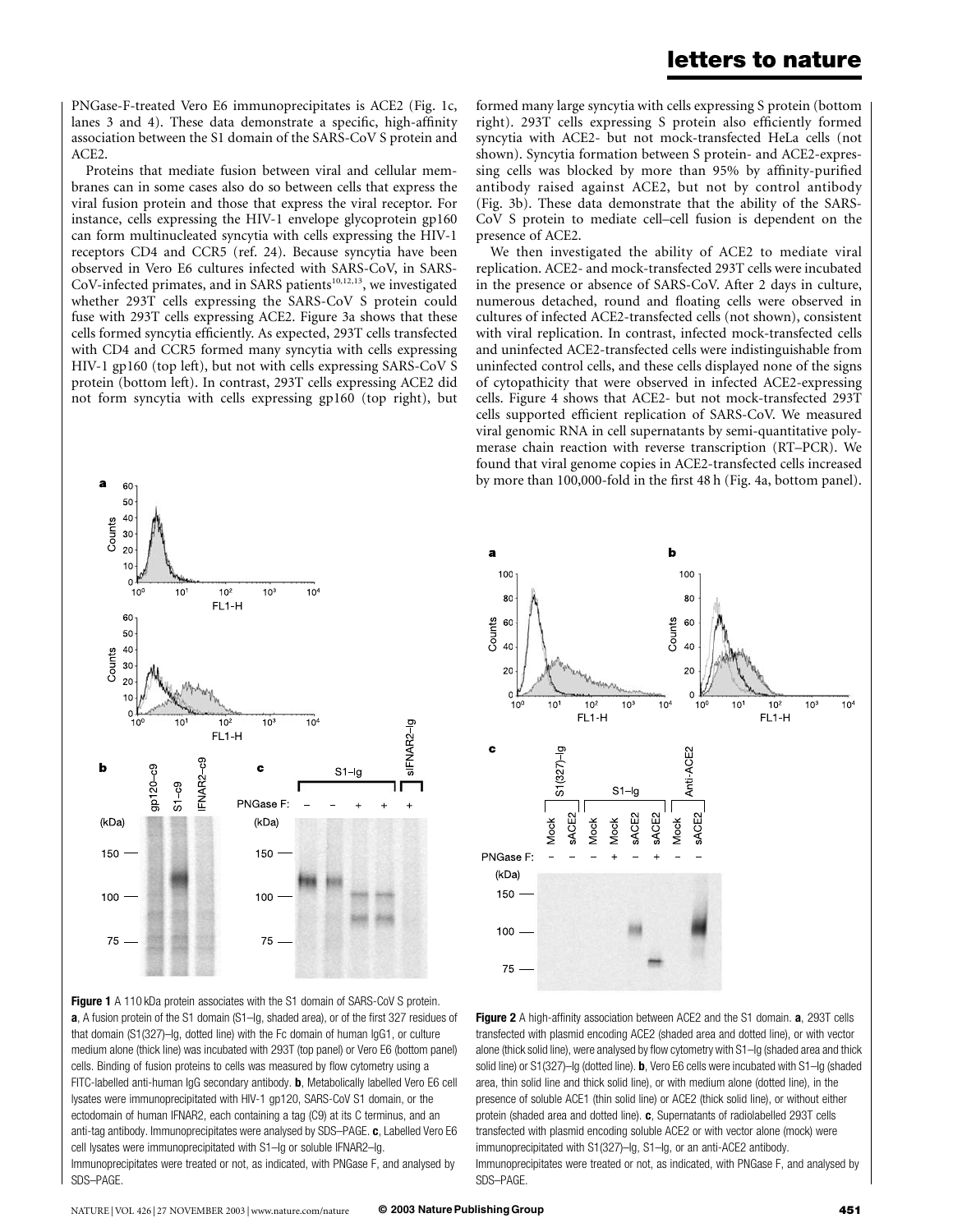In contrast, genome copies in mock-transfected cells increased tenfold in the same period (top panel), indicating some basal replication on 293T cells. In addition, virus titres in supernatants from infected ACE2- and mock-transfected cells were measured by titration onto Vero E6 cells. As shown in Fig. 4b, virus stock obtained 96 h after infection from ACE2-transfected cells efficiently replicated on Vero E6 cells, with visible cytopathic effect (CPE) up to and including the highest dilution assayed (1:6,561), whereas virus stock obtained from mock-transfected cells induced no CPE beyond a 1:27 dilution. Consistent with the basal replication observed in both infection assays, minor expression of ACE2 on 293T cells was subsequently detected by an anti-ACE2 antibody (Supplementary Information). We also investigated the ability of anti-ACE2 antibody to inhibit viral replication on Vero E6 cells. Anti-ACE1 antibody had no observable effect on virally induced cytopathicity, whereas anti-ACE2 antibody inhibited cytopathicity in a dosedependent manner (Fig. 4c). Collectively, these data show that ACE2 contributes substantially to the efficiency of SARS-CoV replication.

We show here that ACE2 can be immunoprecipitated from Vero E6 cells by the S1 domain of the SARS-CoV S protein, that it mediates fusion with S-protein-expressing cells, and that it promotes viral replication in a cell line otherwise inefficient for SARS-CoV infection. Moreover, syncytia formation and viral replication were specifically inhibited by an anti-ACE2 antibody. These data demonstrate that ACE2 is a functional receptor for SARS-CoV. Real-time PCR analysis of 72 human tissues has demonstrated efficient expression of ACE2 messenger RNA in the bronchus and lung parenchyma as well as in the heart, kidney and gastrointestinal  $\text{tract}^{23}$ . Lung and kidney are also the primary sites of expression of murine ACE2 (ref. 22). This tissue distribution is consistent with the pathology of SARS, which is characterized by an acute infection of the lungs<sup>10-12</sup>. SARS-CoV has also been found in kidney tissue of infected patients<sup>10</sup>, and it replicates efficiently on the primate kidney cell lines FRhK-4 and Vero E6 (refs 10, 12). Active viral replication in the small and large intestine has been observed<sup>25</sup>. Detection of virus in the faeces<sup>11</sup> may reflect expression of ACE2 message in these tissues<sup>23</sup>. The physiological role of ACE2 in most of these tissues has



Figure 3 Syncytia formation between S-protein- and ACE2-expressing cells. a, 293T cells transfected with plasmids encoding the HIV-1 envelope glycoprotein gp160 (top row) or SARS-CoV S protein (bottom row) were mixed at a 1:1 ratio with 293T cells transfected with plasmids encoding HIV-1 receptors CD4 and CCR5 (left column) or ACE2 (right

column). **b**, 293T cells transfected with ACE2 plasmid were mixed at a 1:1 ratio with 293T cells transfected with plasmid encoding S protein, in the presence of 10  $\mu$ g ml<sup>-1</sup> goat polyclonal control antibody (left) or goat polyclonal anti-ACE2 antibody (right). Ab, antibody.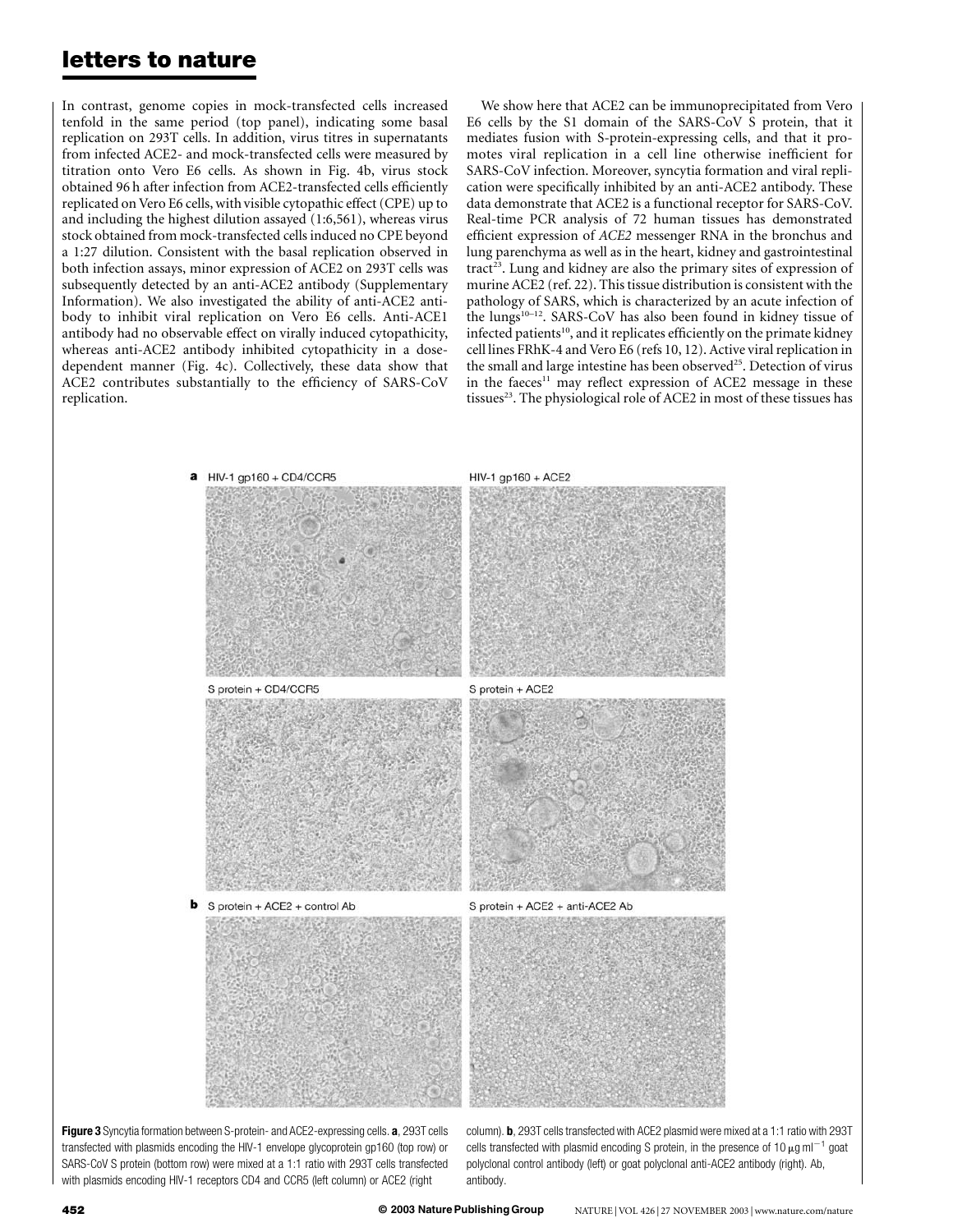not been defined, although ACE2 is thought to be an essential regulator of cardiac function<sup>26</sup>. Candidate substrates, some of which regulate vasopermeability, have been identified<sup>27</sup>. It is unclear whether SARS-CoV interferes with ACE2 enzymatic activity in a manner that contributes to the pathogenesis of SARS.

CD13, the receptor for a number of coronaviruses, is, like ACE2, a zinc metalloprotease; however, apart from this commonality the two receptors are widely divergent. This may suggest that some property of this class of proteases contributes to viral replication. However, mutations in the catalytic site of CD13 do not interfere with tissue-culture replication of transmissible gastroenteritis virus,





which uses this enzyme as a receptor<sup>7,28</sup>. Similarly, our preliminary studies showed that syncytia formation mediated by SARS-CoV S protein remained efficient when two active-site histidines of ACE2 were modified to asparagine (Supplementary Information).

A number of antibodies, peptides and small compounds have been shown to bind to ACE2 (refs 29, 30). It is possible that some of these may be useful in the treatment of SARS, either by blocking the S-protein-binding site, or by inducing a conformation in ACE2 that is unfavourable to binding or fusion. Alternatively, a soluble form of the receptor itself may slow viral replication in an infected individual. Identification of ACE2 as a SARS-CoV receptor will facilitate description of the receptor-binding domain of the S protein, presumably the most effective target epitope of an S1-proteinbased subunit vaccine. Also, it is likely that a cell line approved for vaccine production and made permissive for viral replication by ACE2 expression will be the most efficient large-scale producer of a whole-killed or attenuated virus for use as a vaccine. A mouse transgenic for human ACE2 may be useful as an animal model of SARS. Finally, study of the interaction between the SARS-CoV S protein and ACE2 of other animals may provide insights into the origins of the virus. Thus, if SARS returns as a threat to human health, these studies may contribute to its control.  $\Box$ 

### Methods

#### Immunoprecipitation and identification of ACE2

Vero E6 cells were metabolically labelled for 48 h with  $[^{35}{\rm S}]$ cysteine and  $[^{35}{\rm S}]$ methionine, and lysed in 1.5 ml per 100-mm dish of 0.3% n-decyl-ß-D-maltopyranoside (DDM, Anatrace) in phosphate-buffered saline (PBS) containing protease-inhibitor cocktails (Sigma and Roche) and 0.2 mM phenylmethylsulphonyl fluoride (Sigma). After removal of cell debris by centrifugation, lysate was incubated for 1 h at room temperature with 2.5 <sup>m</sup>g purified S1–Ig or human interferon-<sup>a</sup> receptor 2 (IFNAR2)–Ig fusion constructs and protein A Sepharose. Alternatively, C-terminally C9-tagged forms of the S1 domain (S1–C9) or of control proteins (HIV-1 gp120–C9 and IFNAR2–C9) were incubated with the antibody 1D4 (National Cell Culture Center) together with protein A Sepharose. Precipitates were washed twice in 0.3% DDM/PBS and once in PBS alone. Bound proteins were eluted in reducing Laemmli sample buffer at 55  $^{\circ}$ C or in non-reducing buffer at 37  $^{\circ}$ C for 10 min. Proteins were separated by SDS–polyacrylamide gel electrophoresis (PAGE) on 8% Tris-glycine gels (Invitrogen). Using this approach approximately  $5 \times 10^7$  unlabelled Vero E6 cells were used to generate a distinct band of 110 kDa that could be readily visualized by Coomassie staining. This band was excised from the gel and incubated with trypsin, and the masses of tryptic fragments were determined by matrix-assisted laser desorption ionization time-of-flight mass spectrometry. Masses were compared with possible tryptic fragments of proteins in the GenBank database using Sequest software.

#### Receptor expression measurement on Vero E6 and 293T cells

Plasmids encoding the signal sequence of CD5 and a fusion of the S1 domain of the SARS-CoV S protein (residues 12–672), or the first 316 residues of that domain (12–327), with the Fc region of human IgG1 (S1–Ig and S1(327)–Ig, respectively) were transfected into 293T cells, and immunoglobulin fusion proteins were purified on protein A Sepharose beads. A total of  $5 \times 10^5$  293T cells transfected with ACE2-expressing or control plasmids, or the same number of untransfected Vero E6 cells, were incubated with 15 <sup>m</sup>g ml<sup>-1</sup> of S1-Ig or S1(327)–Ig in a volume of 100  $\mu$ l. In some cases, 15  $\mu$ g ml<sup>-1</sup> of soluble forms of ACE1 or ACE2 (R&D Systems) was also included. Cells were washed in PBS with 0.5% BSA and 0.1% NaN3, incubated with FITC-labelled goat anti-human IgG Fc (Sigma), and analysed by flow cytometry.

#### Syncytia formation

293T cells, approximately 50% confluent on a six-well plate, were transfected by the calcium-phosphate method with plasmids encoding a codon-optimized form of the SARS-CoV S protein or of the HIV-1 envelope glycoprotein gp160 (ADA isolate). In parallel, 293T or HeLa cells were transfected with plasmids encoding ACE2 or the HIV-1 receptors CD4 and CCR5. One day after transfection, cells were trypsinized and those expressing viral-envelope proteins were mixed with cells expressing receptors at a 1:1 ratio, and plated on 12- or 24-well plates. At 24–48 h after mixing, multinucleated giant cells were observed. In some cases  $10 \mu g$  ml<sup>-1</sup> of goat anti-ACE2 antibody or of goat anti-ACE1 antibody (R&D Systems) was added at the time of cell mixing.

#### Infection of mock- and ACE2-transfected 293T cells

SARS-CoV (Urbani strain), provided by L. Anderson (Centers for Disease Control and Prevention), was passaged on Vero E6 cells. 293T cells transfected in 25 cm<sup>2</sup> flasks with pcDNA3.1 alone or pcDNA3.1 expressing ACE2 were infected for 1 h with  $1.4 \times 10^3$ TCID<sub>50</sub> (50% tissue-culture infectious dose) of SARS-CoV, as measured by endpoint titration on Vero E6 cells, or left uninfected, and washed twice in culture medium. Cells were monitored for cytopathic effect for 4 days. Aliquots of cell supernatants were collected 0, 48 and 96 h after wash. RNA was recovered using a viral RNA mini-prep kit